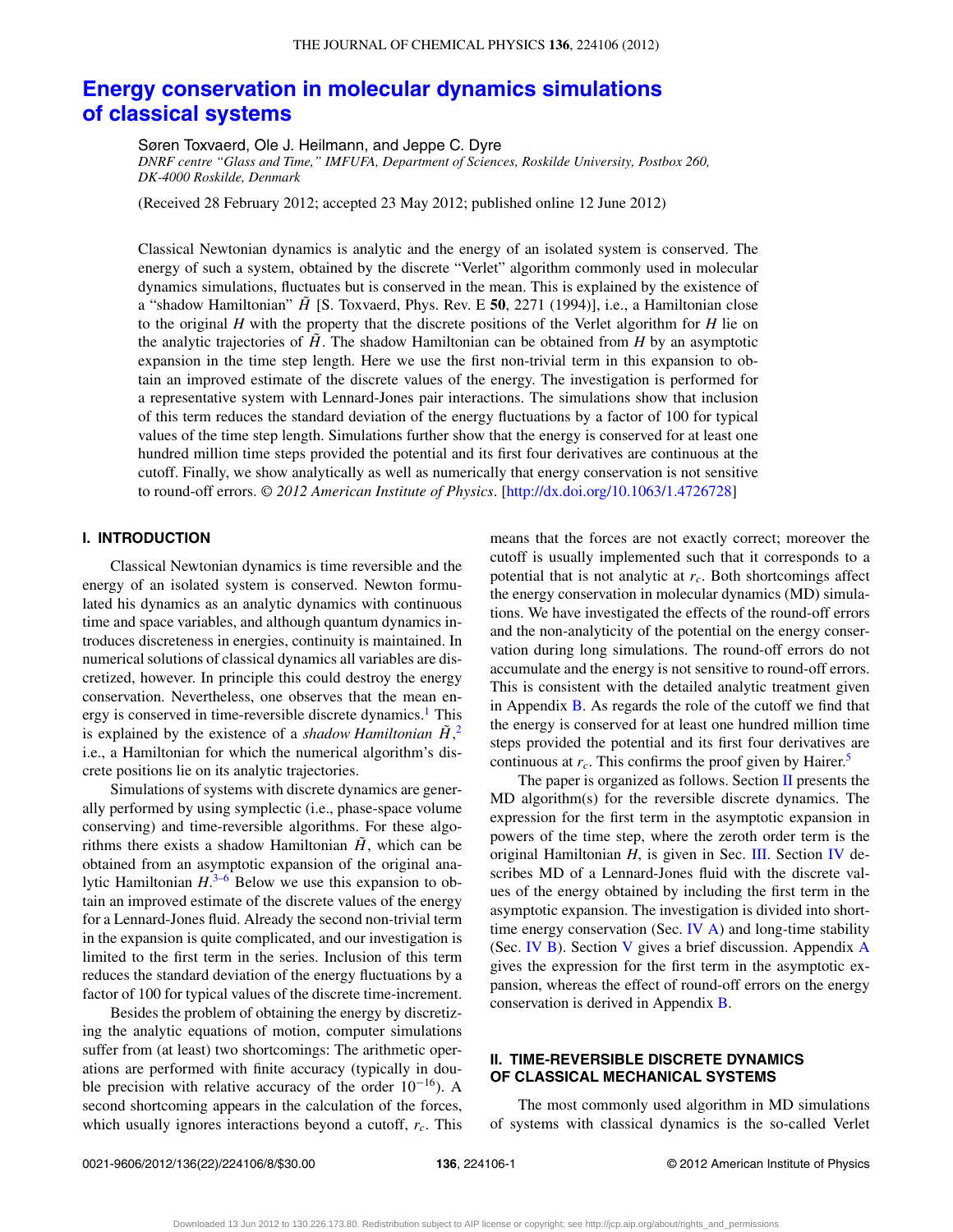algorithm,[7](#page-7-5)

<span id="page-1-5"></span>
$$
\mathbf{r}_i(t+h) = 2\mathbf{r}_i(t) - \mathbf{r}_i(t-h) + \frac{h^2}{m_i}\mathbf{f}_i(t),\tag{1}
$$

where a new position  $\mathbf{r}_i(t+h)$  at time  $t+h$  of particle *i* with mass  $m_i$  is obtained from the two previous discrete positions,  $\mathbf{r}_i(t)$ ,  $\mathbf{r}_i(t-h)$ , and  $\mathbf{f}_i(t)$  is the force acting on the particle at time *t*. This algorithm is the *central-difference* expression for Newton's second law equating mass times acceleration to the force on a particle.<sup>[8](#page-7-6)</sup> The Verlet algorithm has two fundamental properties:

- 1. It is time reversible  $9$  and symplectic.<sup>[10](#page-7-8)</sup>
- 2. The positions are the only dynamic variables, i.e., the momenta, **p**, are not dynamic variables. Consequently, an expansion of an analytic Hamiltonian, *H*(**q***,* **p**), requires a choice of an expression for **p** in terms of the positions.

The Verlet algorithm appears in many different con-texts and formulations with different names: Nyström-,<sup>[5](#page-7-4)</sup> Störmer-,<sup>[9](#page-7-7)</sup> Verlet-, position-Verlet-, velocity-Verlet-, leap-frog-,<sup>[1](#page-7-0)</sup> isochronous leapfrog-,<sup>[10](#page-7-8)</sup> and symplectic Euler algorithm.<sup>[11](#page-7-9)</sup> According to Ref. [9,](#page-7-7) Delambre<sup>12</sup> have been the first (1791) to publish the algorithm, although it presumably was used already at Newton's time.

The leap-frog algorithm is the Lagrange-Hamilton formulation of the Verlet algorithm

$$
\mathbf{r}_i(t+h) = \mathbf{r}_i(t) + \frac{h}{m_i} \mathbf{p}_i(t+h/2),\tag{2}
$$

$$
\mathbf{p}_i(t+h/2) = \mathbf{p}_i(t-h/2) + h\mathbf{f}_i(t),\tag{3}
$$

where the momenta  $\mathbf{p}_i$  or "velocities,"  $\mathbf{v}_i(t+h/2), \mathbf{v}_i$  $(t - h/2)$ , are introduced as "help" variables that have no impact on the evolution of the system. This avoids subtractions (with inevitable loss of numerical accuracy) and for this reason we used this version of the algorithm in our investigation of energy conservation.

MD simulations using the Verlet algorithm present a fundamental problem: How to determine the total energy,  $E(t) = U(t) + K(t)$ , of the system. As mentioned, the Verlet algorithm is expressed exclusively in terms of the particle coordinates, there is no obvious expression for the momenta and thereby for the kinetic energy. A natural choice of the velocity at time *t* is

<span id="page-1-1"></span>
$$
\mathbf{v}_i(t) = \frac{\mathbf{r}_i(t+h) - \mathbf{r}_i(t-h)}{2h},\tag{4}
$$

which is the mean velocity in the time interval  $[t - h, t + h]$ . If one uses this expression to obtain the kinetic energy *K*(*t*) at time *t*, the total energy  $E(t) = U(t) + K(t)$  is observed to fluctuate sizable, but it is constant in the mean even for very long simulations.<sup>[13](#page-7-11)</sup> The origin of the fluctuation is clearly the use of Eq.  $(4)$ . The main purpose of this paper is to show that one can do much better than this.

#### <span id="page-1-0"></span>**III. THE SHADOW HAMILTONIAN OBTAINED BY AN EXPANSION IN THE TIME-STEP INCREMENT**

The shadow Hamiltonian  $\tilde{H}$  for a symplectic and timereversible algorithm can be obtained from *H* by an asymptotic expansion in the time step increment *h* if the potential energy is analytic. Griffiths and Sanz-Serna in 1986 (Ref. [3\)](#page-7-2) were the first to suggest using "Modified Equations" (also called "Backward Error Analysis") for studying numerical methods of integration applied to ordinary differential equations. They gave several references to earlier works where the method is used for various partial differential equations. Sanz-Serna in 1992 (Ref. [4\)](#page-7-12) stressed the importance of using symplectic methods of integration when integrating Hamiltonian sys-tems. In 1994, Hairer<sup>[5](#page-7-4)</sup> gave general formulas for systematically calculating the expansion of what became known as the "shadow Hamiltonian"<sup>[2,](#page-7-1) [14](#page-7-13)</sup> when using symplectic Rung-Kutta or Nyström methods (leap-frog). Hairer proved that such an expansion only exists if the integration method is symplectic. Reich in 1999 (Ref. [6\)](#page-7-3) further advanced the theory in a paper where an extensive reference list can also be found. In 2000, Gans and Shalloway<sup>15</sup> gave an explicit expression for the first term in the expansion of the shadow Hamiltonian. The expansion was used for investigations of the errors introduced by the discretization of analytic (first-order) differential equations and to obtain "interpolatory shadow Hamiltonians.["15,](#page-7-14) [16](#page-7-15)

The Verlet algorithm is symplectic and time reversible. In Ref. [2,](#page-7-1) the first non-trivial term in the asymptotic expansion was obtained for the LJ system from consecutive sets of positions using the expression obtained from the expansion of *H* for a one-dimensional harmonic oscillator. Reference [15](#page-7-14) gives the general expression for this using the method of modified equations derived in Refs. [3](#page-7-2)[–6,](#page-7-3)

$$
\tilde{H} = H + \frac{h^2}{2!} g(\mathbf{q}, \mathbf{p}) + \mathcal{O}(h^4),
$$
 (5)

with position **q** and momentum **p** in the Lagrange-Hamilton equations. For a system with potential energy  $U(q)$ , using Eq. [\(4\)](#page-1-1) for **p** the first non-trivial term in the expansion is<sup>[15](#page-7-14)</sup>

<span id="page-1-2"></span>
$$
g(\mathbf{q}, \mathbf{p}) = \frac{1}{6} \mathbf{p}^T m^{-1} \frac{\partial^2 U(\mathbf{q})}{\partial \mathbf{q}^2} m^{-1} \mathbf{p} - \frac{1}{12} [\nabla U(\mathbf{q})]^T m^{-1} \nabla U(\mathbf{q}),
$$
\n(6)

for a system of *N* particles with identical masses *m*.

We denote the Hessian,  $\partial^2 U(\mathbf{q})/\partial \mathbf{q}^2$ , of the potential energy function  $U(q)$  by **J**, the velocity of the *N* particles by  $V_n \equiv (v_1, \ldots, v_N)$ , and the force with position **R**  $\equiv$  (**r**<sub>1</sub>*,...,* **r**<sub>*N*</sub>) by **F**(**R**) ≡ (**f**<sub>1</sub>(**R**)*,...,***f**<sub>*N*</sub>(**R**)). Using Eq. [\(4\)](#page-1-1) for **V**, Eq. [\(6\)](#page-1-2) can be expressed in Cartesian coordinates as

<span id="page-1-3"></span>
$$
E_n \simeq U(\mathbf{R}_n) + \frac{1}{2}m\mathbf{V}_n^2 + \frac{h^2}{12}\mathbf{V}_n^T\mathbf{J}(\mathbf{R}_n)\mathbf{V}_n - \frac{h^2}{24m}\mathbf{F}_n(\mathbf{R}_n)^2
$$
\n(7)

for the energy,  $E_n$ , at the *n*th time step. The first two terms are the standard expression for the discrete value of the total energy,

<span id="page-1-4"></span>
$$
E_{disc,n} = U(\mathbf{R}_n) + \frac{1}{2}m\mathbf{V}_n^2.
$$
 (8)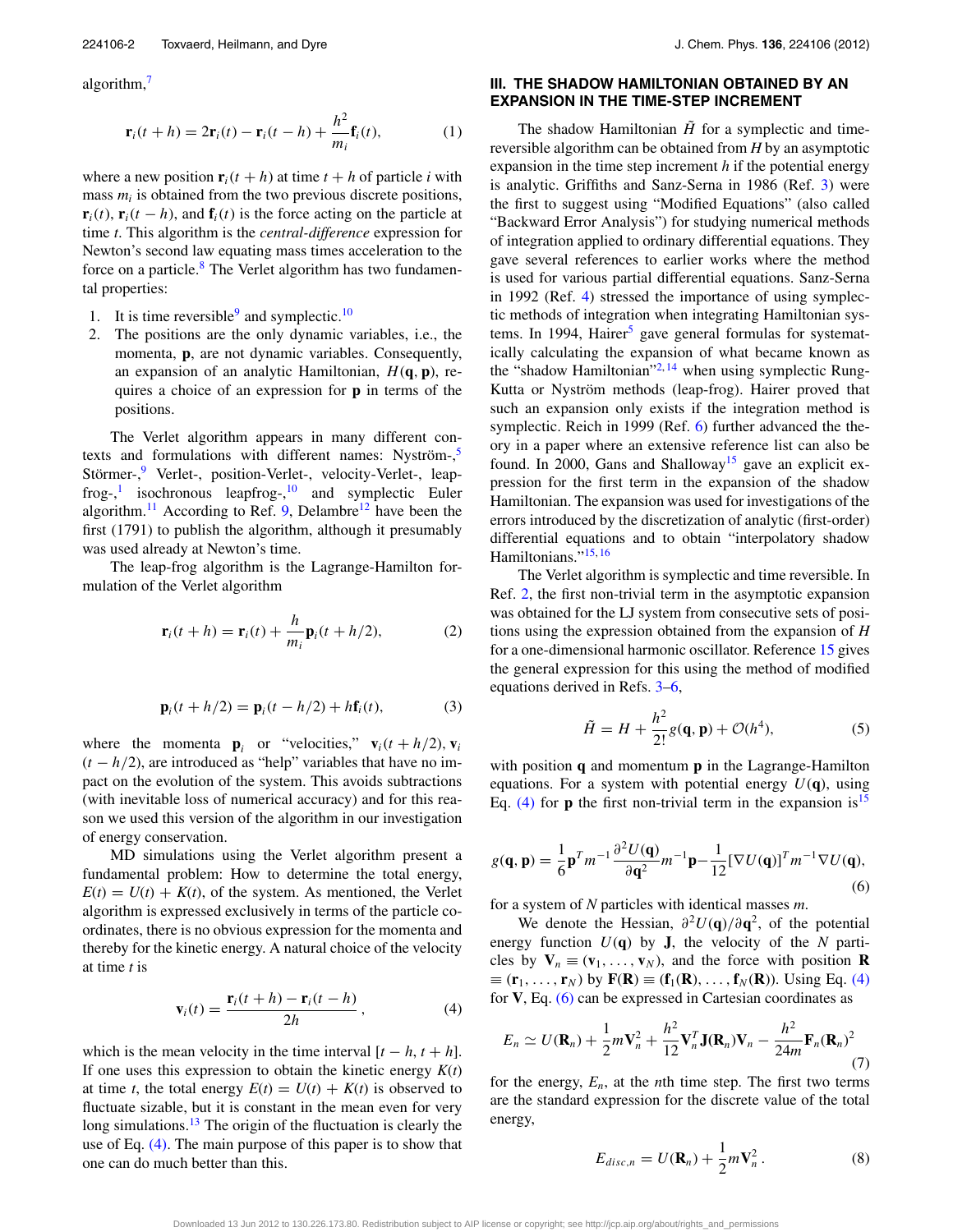The quantity  $E_{disc,n}$  fluctuates with *n* but is conserved in the mean with a standard deviation  $(SD)$  of order  $h^2$ . According to Theorem 9 of Ref. [5](#page-7-4) by including the next two terms in Eq. [\(7\)](#page-1-3) the energy is conserved to fourth order in *h*, i.e.,

<span id="page-2-2"></span>
$$
E_n - \langle E_n \rangle \sim h^4. \tag{9}
$$

Equation [\(9\)](#page-2-2) includes the contribution to the energy from the first non-trivial term in the asymptotic expansion. The shadow energy  $\tilde{E}_n$  obtained by using instead the full asymptotic ex-pansion obeys<sup>[17](#page-7-16)</sup> (where  $a > 0$ )

<span id="page-2-3"></span>
$$
\tilde{E}_n - \langle \tilde{E}_n \rangle = \mathcal{O}(h e^{-a/h}). \tag{10}
$$

There is a subtle difference between Eqs.  $(9)$  and  $(10)$ . The condition for the existence of an asymptotic expansion and thus for Eq.  $(10)$  is that the potential is analytic. In contrast, the proof of Eq.  $(9)$  (Ref. [5\)](#page-7-4) only requires that the first five derivatives of the potentials are continuous.

#### <span id="page-2-0"></span>**IV. MD SIMULATION OF THE LENNARD-JONES FLUID**

We have analyzed the time dependence of the energy for a fluid of *N* particles in volume *V* interacting via the well-known Lennard-Jones (LJ) pair potential between particles with distance *r* and energy- and length units  $\epsilon$  and  $\sigma$ , respectively:<sup>[18](#page-7-17)</sup>

$$
u_{\text{LJ}}(r) = 4\varepsilon [(\sigma/r)^{12} - (\sigma/r)^{6}]. \tag{11}
$$

The system's potential energy is given by

<span id="page-2-6"></span>
$$
U = \frac{1}{2} \sum_{i \neq j} u_{\text{LJ}}(r_{ij}). \tag{12}
$$

We simulated  $N = 2000$  LJ particles at density  $\rho = 0.8$ and temperature  $T = 1.00$ , a typical moderate-pressure liquid state. The dynamics was simulated in double-precision arithmetic with the leap-frog version of the Verlet algorithm.

In MD one usually ignores interactions beyond a certain "interaction range,"  $r_c$ , which is for LJ particles traditionally taken to be  $r_c = 2.5\sigma$ . A standard shifted-potential (SP) cutoff introduces, however, an artificial force discontinuity at the truncation. This can be removed by using instead a shiftedforces (SF) cutoff, where one shifts the force below  $r_c$  such that it goes continuously to zero at  $r_c$ . In both cases  $E_{disc,n}$ and  $E_n$  fluctuates, but in contrast to what is the case for a SP cutoff, the energy is stable over millions of time steps for a SF cutoff. $13$ 

As mentioned, the proof of Eq. [\(10\)](#page-2-3) requires analytic potentials whereas Eq. [\(9\)](#page-2-2) only requires that the first five deriva-tives of the potential are continuous<sup>[5](#page-7-4)</sup> (actually it is enough that the fifth derivative is piecewise continuous and bounded). This difference is important when one truncates the potential because it is not possible to truncate a potential without violating analyticity. The potential can be smoothed in dif-ferent ways.<sup>[13](#page-7-11)</sup> The SP potential with a cutoff at  $r_c$  is simply  $u(r) = u_{LJ}(r) - u_{LJ}(r_c)$  for  $r < r_c$  ( $u(r) = 0$  for  $r > r_c$ ). We smooth it by the following replacement:

<span id="page-2-5"></span>
$$
u(r) = (u_{LJ}(r) - u_{LJ}(r_c)) \frac{(r_c - r)^n}{(r_c - r)^n + \alpha^n} (r < r_c), \qquad (13)
$$

<span id="page-2-4"></span>

FIG. 1. The evolution of the energy per particle over short times for a LJ fluid at  $T = 1.00$  and  $\rho = 0.80$ , with cutoff  $r_c = 2.5\sigma$  and time-step increment *h*  $= 0.005$ . Red:  $E_{disc, n}$ /*N* for a shifted-forces (SF) cutoff and green:  $E_{disc, n}$  for a shifted-potential (SP) cutoff. With blue is shown *En* for SF obtained by Eq. [\(7\)](#page-1-3) (the  $E_{disc, n}$  energies are shifted such that the three energies are identical at the start).

where  $\alpha > 0$ . This smoothing ensures that the *n*th derivative of  $u(r)$  is continuous at  $r_c$ . The parameter  $\alpha$  gives the effective range of the smoothing; in the simulations we used  $\alpha = 0.1$ .

We performed MD with SF, SP, smoothed SP with *n*  $= 2$  ("SP2"), and smoothed SP with  $n = 4$  ("SP4"). The investigation of energy conservation below is divided into studies of the short-time behavior of the energy fluctuations (Sec. [IV A\)](#page-2-1) and studies of the long-time stability of the energy (Sec. [IV B\)](#page-4-0). Appendix [A](#page-5-1) details the calculation of the Hessian matrix **J** for the LJ system.

#### <span id="page-2-1"></span>**A. Short-time behavior of energy fluctuations in MD**

The energies  $E_{disc,n}$  and  $E_n$  fluctuate with *n*. For the LJ system the short-time behavior and the standard deviations of these fluctuations were calculated for 10 000 steps for the different ways of smoothing of the energy function at the cutoff introduced above. The energy evolution for the first hundred time steps is shown in Fig. [1.](#page-2-4) The time increment is  $h = 0.005$ and  $r_c = 2.5\sigma$  (standard LJ values). The red line shows  $E_{disc,n}$ for a SF cutoff and the green line is the corresponding energy evolution with a SP cutoff. In both cases the SD is  $6.5 \times 10^{-5}$ . With blue line is shown the SD for the *En* of Eq. [\(7\)](#page-1-3) resulting in an improved SD of 6.5  $\times$  10<sup>-7</sup>, i.e., an improvement of a factor of 100.

In Ref. [2,](#page-7-1) we obtained an expression (Eq.  $(20)$  in Ref. [2\)](#page-7-1) equivalent to Eq.  $(6)$  for the first non-trivial term in the asymptotic expansion. We determined  $E_n$ , not from  $\mathbf{J}(t)$ , but from three consecutive positions  $\mathbf{R}(t - h)$ ,  $\mathbf{R}(t)$ ,  $\mathbf{R}(t + h)$ of the particles. For small time increments this should be comparable, but in fact it only improved the energy estimate of  $\tilde{H}$ by a factor of four.

The dependence of the SD on the magnitude of the time increment *h* is studied in Fig. [2.](#page-3-0) According to Eq.  $(9)$  the SD of the energy fluctuations with the improved estimate of the energy of Eq.  $(7)$  is proportional to  $h<sup>4</sup>$ ; in contrast, the SD for  $E_{disc,n}$  is proportional to  $h^2$  $h^2$ . Figure 2 shows the SD of the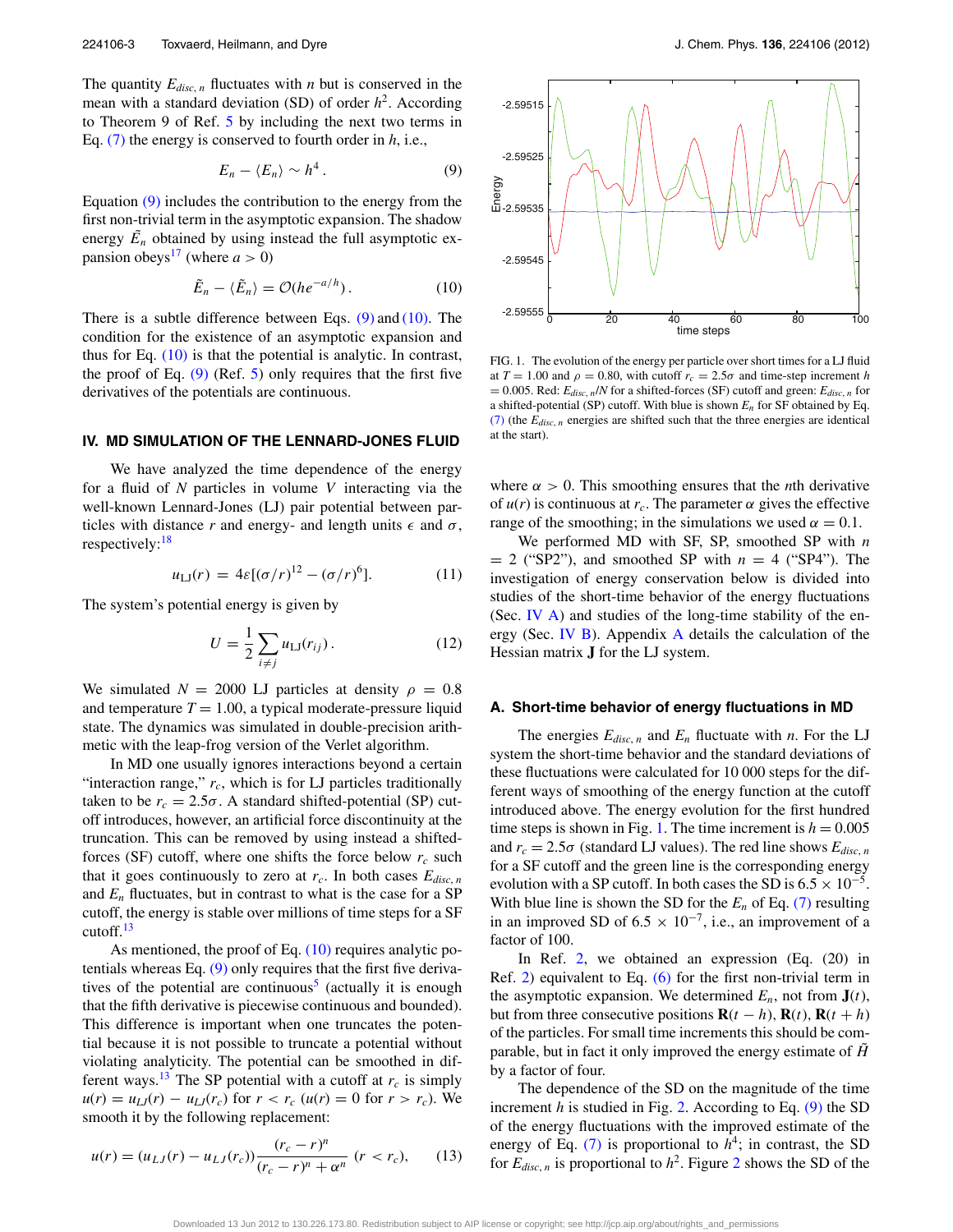<span id="page-3-0"></span>

FIG. 2. Standard deviations (SD) of the energy per particle as a function of the time increment  $h$ . The upper points are for  $E_{disc}/N$ , the lower points are obtained from Eq. [\(7\).](#page-1-3) The SD is obtained for different ranges of interaction *r<sub>c</sub>* with a SF cutoff. Red dashes and +:  $r_c = 2.5\sigma$ ; green and  $\times$ : 3.5 $\sigma$ ; magenta and  $*$ :  $4.5\sigma$ ; and blue and filled circles:  $5.5\sigma$ . The two black straight lines with dashes have the theoretically predicted slopes of two and four, respectively.

energy fluctuations obtained from 10 000 steps with a SF cutoff for various values of *h*. The SD is improved by a factor of 10 000 for the smallest time increments. The dependence of *h* follows the predictions with minor deviations as *h* becomes very small. This deviations are not caused by numerical inaccuracies, but is due to the truncation of the force field at  $r_c$ . For  $h = 0.00025$ , for instance, it is necessary to extend the cutoff to  $r_c = 4.5\sigma$  in order to obtain the predicted  $h^4$  dependence.

According to Eq.  $(B13)$  in Appendix [B](#page-6-0) the effect of the round-off error on energy conservation is diffusive-like. It does not accumulate provided the leading source originates from calculating the forces. The results shown in Fig. [2](#page-3-0) demonstrate not only that the non-analyticity of the potential at *rc* affects the energy conservation but also that the round-off errors do not affect energy conservation over 10 000 steps. We conclude this by noting that extending the range of attraction from  $r_c = 2.5\sigma$  to  $r_c = 4.5\sigma$ —thereby reducing the effect of the discontinuities—does not affect the  $h<sup>4</sup>$  dependence despite the fact that one, by extending the range of attraction, includes many more attractions. The extension of  $r_c$  to 4.5 $\sigma$  increases the number of arithmetic operations and the round-off errors (with a factor of five) but does not ruin the  $h<sup>4</sup>$  dependence.

As mentioned, the proof of Eq. [\(9\)](#page-2-2) requires that the first five derivatives are continuous at *rc*. Although using a SF cutoff ensures that the forces are continuous at  $r_c$  and reduces the effect of the truncation on the higher-order derivatives of the potential at the cutoff, the results in Fig. [2](#page-3-0) where only the first derivative of the potential is continuous, indicate that the energy conservation is sensitive to the truncation of the force field. This affects the long time stability of MD (see Sec. [IV B\)](#page-4-0).

The effect of the round-off errors on time reversibility and energy conservation can be investigated by stopping the forward simulation at some time,  $t_M$ , subsequently reversing time to retrace the steps. Figure  $\frac{3}{3}$  $\frac{3}{3}$  $\frac{3}{3}$  shows as a function of the number of time steps the mean-square difference

<span id="page-3-1"></span>

FIG. 3. Mean-square difference  $\Delta \mathbf{R}^2/N = (\mathbf{R}_{M-n}(+) - \mathbf{R}_{M+n}(-))^2/2000$ of the positions at forwards  $(+)$  and backwards  $(-)$  simulations. The green line is for SP, the blue line for SP2, and the red line for SP4 (all for  $r_c = 2.5\sigma$ ). The Lyapunov instability region (see insert) is not visible on the main figure. The inset shows  $log[\sqrt{\Delta \mathbf{R}^2/N}]$  for the same time interval, but in a logarithmic plot.

 $\Delta \mathbf{R}^2 / N = (\mathbf{R}_{M-n}(+) - \mathbf{R}_{M+n}(-))^2 / N$  of the *N* = 2000 particles positions at a forwards (+) simulation,  $\mathbf{R}_{M-n}(+)$  and "backwards" simulation (–), **R***M*+*<sup>n</sup>*(−). After 1500 steps there is a linear growth in the "diffusive regime." In this regime all particles have lost their memory about the origin positions and diffuse with a linearly growth of  $\Delta \mathbf{R}^2/N$  equal to the corresponding growth of a random walk with a slope proportional to the self-diffusion constant (the "Einstein relation"). $^{20}$  $^{20}$  $^{20}$ The transition from perfect time reversibility to the uncorrelated regime is not visible on the main figure. The inset shows  $log[\sqrt{\Delta \mathbf{R}^2/N}]$  in a logarithmic plot in order to show this transition. The round-off errors result in an exponential Lyapunov instability, $2^{1,22}$  $2^{1,22}$  $2^{1,22}$  which within 1500 steps results in a total loss of correlation between  $\mathbf{R}_{M-n}(+)$  and  $\mathbf{R}_{M+n}(-)$  and the memory about their common origin. The exponential growth of the mean distance (insert) is due to the Lyapunov exponents with the dominating effect caused by the most negative exponent.<sup>21</sup> The green line in the figure is for SP, the blue line for SP2,

and the red line for SP4. The three behaviors are qualitatively the same. This demonstrates that the Lyapunov instability is caused by the round-off errors, not by discontinuities in the potential or its higher-order derivatives.

The round-off errors destroy time reversibility whereby also the observed energy  $E_{M-n}(+)$  of the forward simulation deviates from the energy  $E_{M+n}(-)$  of the backwards simulation. This is shown in Fig. [4.](#page-4-1) After 1500 steps where the trajectories are uncorrelated (Fig. [3\)](#page-3-1), the energy difference  $E_{M-n}(+) - E_{M+n}(-)$  fluctuates with the same mean amplitude as the discrete energies  $E_n$ . The inset shows the deviation in the Lyapunov instability regime  $(n < 1500)$  where the round-off errors destroy the correlation between  $E_{M-n}(+)$ and  $E_{M+n}(-)$ .

The effect of the round-off error on time reversibility and energy conservation can be amplified by changing from double- to single-precision. Single-precision simulations rapidly violate time reversibility, and the energy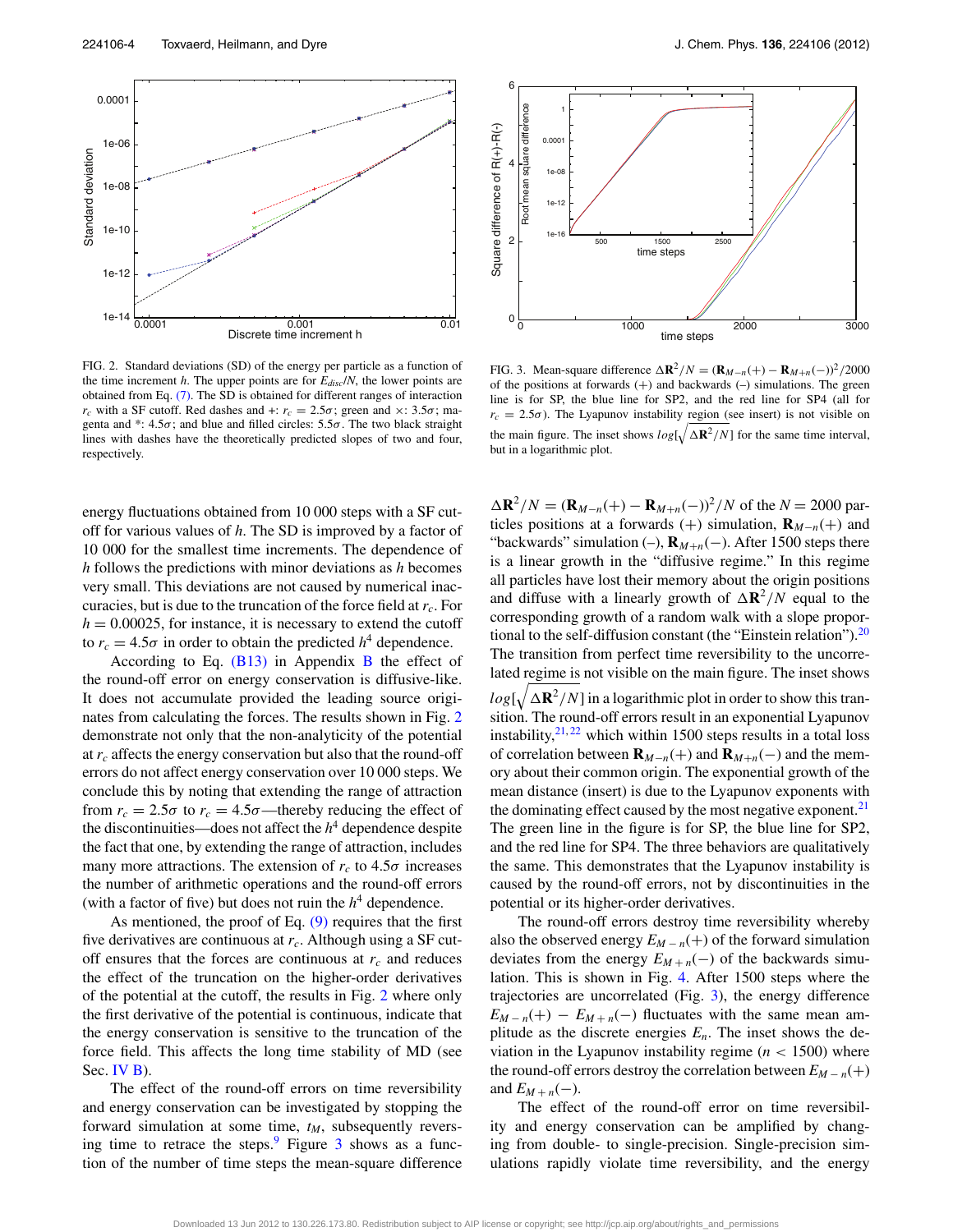<span id="page-4-1"></span>

FIG. 4. Short-time behavior of  $(E(+) - E(-))/N$  for SP4 with  $r_c = 2.5\sigma$ . The first 800 steps are shown in the inset.

difference  $E_{M-n}(+) - E_{M+n}(-)$  fluctuates with an amplitude similar to the amplitude of the energy for doubleprecision simulations. Figure [5](#page-4-2) shows the mean amplitude of the energy fluctuations for SP4 with  $r_c = 2.5\sigma$  with single (green) and double precision (red). Our findings of the effect of round-off errors are consistent with the results of Levesque and Verlet<sup>[9](#page-7-7)</sup> and Komatsu and Abe.<sup>[23](#page-7-22)</sup> Levesque and Verlet<sup>9</sup> introduced an integer-arithmetic version of MD with the leapfrog algorithm free of round-off errors and showed that this algorithm is exactly time reversible down to the last bit and exhibits no long-time drift of the energy. Komatsu and  $Abe^{23}$ used this method to show that the sequence of round-off errors is well modeled by a sequence of independent, identically distributed random variables.

In order to obtain a more precise determination of the effect of round-off errors on time reversibility and energy conservation we obtained the mean fluctuations for one hundred independent simulations of  $E_{M-n}(+) - E_{M+n}(-)$ . The result is shown in the inset in Fig. [5.](#page-4-2) The mean amplitude exhibits three different regimes for both single- and double-precision

<span id="page-4-2"></span>

FIG. 5. Mean amplitude in the fluctuations in  $(E(+) - E(-))/N$  for SP4 with cutoff  $r_c = 2.5\sigma$  (the energies are obtained as  $E_{disc,n}$ ). The green curve gives single-precision results and the red curve is for double-precision. The inset with a logarithmic ordinate reveals the short time behavior; it represents an average of 100 independent simulations.

simulations. The amplitude increases slowly the first  $\approx$ 500 steps where the single-precision mean amplitude as expected is  $10<sup>8</sup>$  times larger than the double-precision mean amplitude. In this region the Lyapunov instability affects the trajectories, but not the energies to the extent that their fluctuations are uncorrelated. In the next regime the two energies begin to uncorrelated. This is almost invisible in single precision where the two energies are uncorrelated after just  $\approx$  600 steps, whereas the double-precision energy difference first becomes uncorrelated after  $\approx$ 1500 steps. The result is not sensitive to where the potential is truncated and the two mean amplitudes are similar after  $\approx$ 1500 steps. This demonstrates that it is the imprecise determination of the discrete energy that determines the mean amplitude of the energy fluctuations, not the precision of the arithmetic nor the non-analyticity of the potential.

#### <span id="page-4-0"></span>**B. Long-time stability of the energy**

The existence of a shadow Hamiltonian for discrete classical dynamics obtained by the Verlet algorithm implies that there is no drift in the energy,  $E_{disc, n}$ , nor in  $E_n$ , obtained from Eqs. [\(7\)](#page-1-3) and [\(8\).](#page-1-4) Because the differences between exact and approximated Hamiltonians are of order  $h^2$  for  $E_{disc,n}$  and  $h^4$ for  $E_n$ , one observes corresponding energy fluctuations in the zeroth and first-order estimate of the conserved shadow energy. In order to obtain long-time conservation of the energy, however, it is necessary to ensure continuity of higher-order derivatives of the potential. We demonstrate this below by using different smoothing function in order to study the effect of the truncation. To enhance the effect, the potential is truncated already at  $r_c = 1.5\sigma$  whereby the discontinuity in the LJ potential is increased by a factor of 20. By this truncation one includes only the interactions from the particles within the first coordination shell, $19$  but the structure of the fluid as well as its dynamics are still maintained, also by using differently smoothed energy functions. The long-time stability of the discrete dynamics is, however, affected by the truncation at this short distance.

Figure [6](#page-5-2) shows the energy evolution for SP and smoothed potentials (Eq.  $(13)$  with  $n = 2$  (SP2) and  $n = 4$  (SP4)) for  $10<sup>8</sup>$  time steps. The SP is the traditional MD dynamics, which is known not to conserve the energy due to the fact that the truncation at  $r_c$  ignores the force discontinuity at the cutoff. SP2 (blue curve) represents a dramatic improvement (inset in the figure), but the energy is only conserved for SP4 (red curve), consistent with the analysis in Ref. [5.](#page-7-4) The lilac curve is SP4 with single-precision arithmetic. The round-off errors in double-precision arithmetic do not destroy the energy conservation for  $10<sup>8</sup>$  time steps. The round-off errors' effect on MD with the Verlet algorithm is analyzed in Appendix [B.](#page-6-0) According to Eq. [\(B13\)](#page-7-18) the effect is diffusive-like and does not accumulate. This is why there is no observable drift in the SP4 energy even for many time steps. In single precision, as well as for long double-precision simulations, the round-off errors affect the dynamics and result in an "entropic drift." This term refers to the drift due to the random round-off errors, a drift that unavoidably takes the system to higher energies for the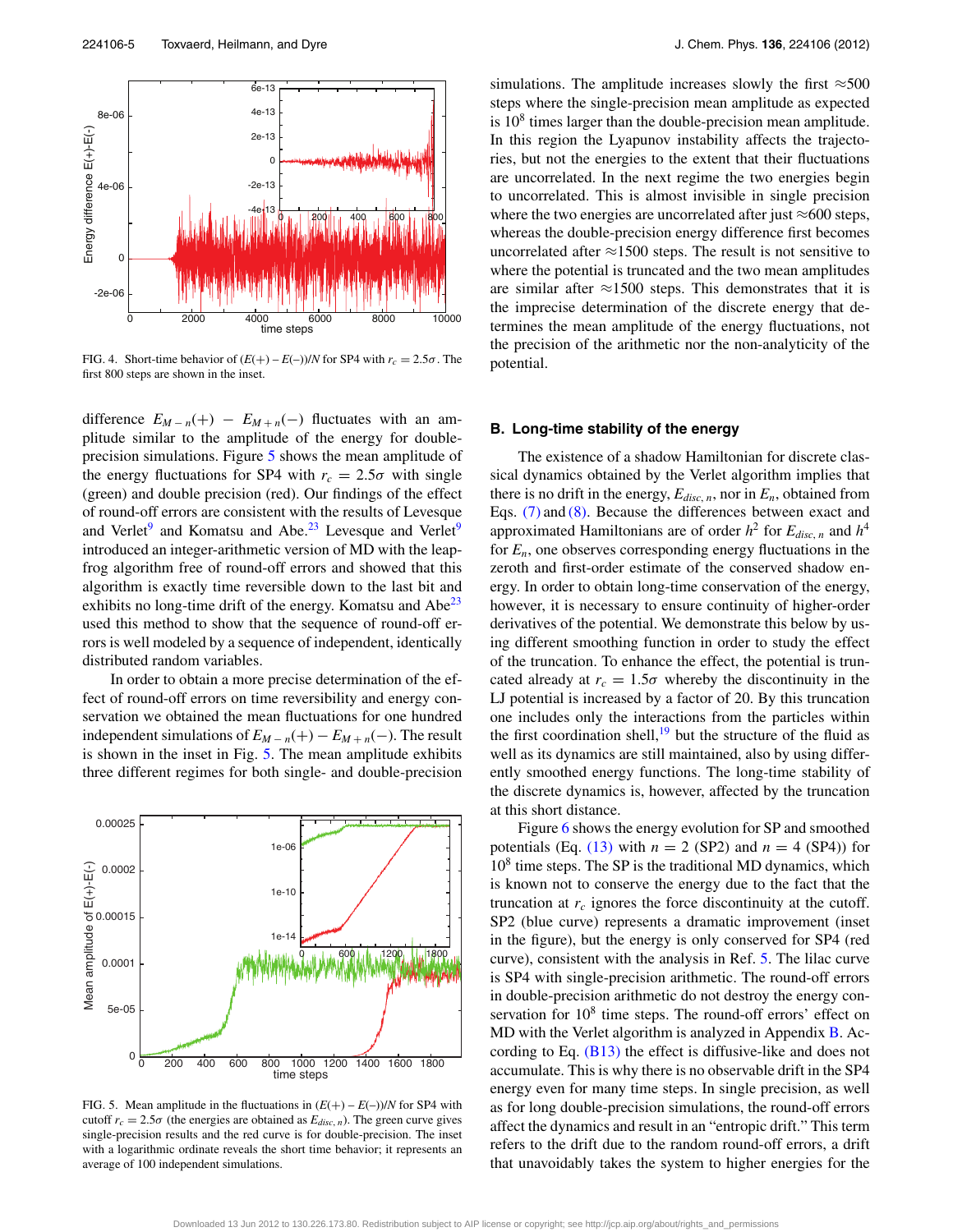<span id="page-5-2"></span>

FIG. 6. One hundred million time steps with  $h = 0.005$  and  $r_c = 1.5\sigma$ . Green: SP potential without smoothing; with smoothing (Eq. [\(13\)\)](#page-2-5) blue (SP2):  $n = 2$ , i.e., with the first and second derivatives continuous at  $r_c$ ; and red (SP4):  $n = 4$  for a smoothed LJ potential with the first four derivatives continuous at  $r_c$ . The lilac is SP4 with single-precision MD. The difference between the SP2 and SP4 energies are not visible on the figure; the inset shows  $E_n$  for SP2 and SP4 with a smaller energy unit on the ordinate. The "entropic" drift to higher energies reflect the fact that there are more energy states here.

simple reason that there are many more such states than low energy states—an entropic effect.<sup>[24](#page-7-24)</sup>

We performed a similar set of simulations with smoothed SF-LJ functions and with the same conclusion (results not shown). In general, a SF cutoff conserves the energy much better than SP (Ref. [13\)](#page-7-11) due to the continuity of the force at the cutoff. One expects that the discontinuities in the higher-order derivatives (from 5th order and upwards) of the potential, Eq.  $(13)$ , with  $n = 4$  result in a long-time drift in the energy; this effect, however, is not apparent for  $10^8$  time steps.

# <span id="page-5-0"></span>**V. CONCLUSIONS**

The central-difference Verlet algorithm is a timereversible and symplectic discrete "propagator" in the **q**space, and the dynamics does not depend on the momenta. According to the result of an asymptotic expansion from the Hamiltonian, *H*, of the corresponding analytic classical dynamics, $3-6$  $3-6$  the discrete points lie on the analytic trajectory of a shadow Hamiltonian  $\tilde{H}$ <sup>[2](#page-7-1)</sup>. Inclusion of the first non-trivial term in this expansion in the estimate of the (shadow) energy reduces the fluctuation in the energy by a factor of 100 for the LJ fluid for typical values of the time increment.

Time reversibility and energy conservation are affected by round-off errors in the arithmetic, as well as by the discontinuity in the potential and its derivatives. The round-off errors destroy time reversibility within a few thousand time steps, but do not affect the energy conservation even for many millions of time steps (Appendix  $B$ ). The first term in the asymptotic expansion requires that the potential and the first four derivatives are continuous functions, $5$  and only if this is the case does the energy remain constant for long simulations. With a potential function where the first four derivatives are continuous, the discrete dynamics of the LJ system is stable over at least one hundred million time steps.

In summary, our investigations show that the energy can be determined accurately already by including the first nontrivial term in the asymptotic expansion of the shadow Hamiltonian.

## **ACKNOWLEDGMENTS**

The centre for viscous liquid dynamics "Glass and Time" is sponsored by the Danish National Research Foundation (DNRF).

# <span id="page-5-1"></span>**APPENDIX A:**  $V_n^T J(R_n) V_n$  IN EQ. [\(7\)](#page-1-3)

## **1. The term in Eq. [\(7\)](#page-1-3) with the matrix J for a system of N particles with pair-interactions**

The vectors in Eq. [\(7\)](#page-1-3) are vectors with *N* components, each of which is a three-dimensional vector, so that, e.g.,  $\mathbf{v}_n(i)$ is a vector with components which represent the components of a velocity of the *i*th particle at the *n*th step. The potential is given by Eq. [\(12\)](#page-2-6) as a sum over pair-potentials between particle *i* and *j* with radial distance  $r_{ii}$ . Using  $x_i$ ,  $y_i$ , and  $z_i$  for the 3 components of the coordinates of the *i*th particle we have

$$
\frac{\partial U}{\partial x_i} = \sum_{j \neq i} u'(r_{ij})(x_i - x_j)/r_{ij}, \tag{A1}
$$

and similarly for  $y_i$  and  $z_i$ . We introduce the short-hand notation

<span id="page-5-3"></span>
$$
u2(r_{ij}) = [u''(r_{ij}) - u'(r_{ij})/r_{ij}]/r_{ij}^2.
$$
 (A2)

The contributions to the third term in Eq. [\(7\)](#page-1-3) from differentiating  $u(r_{ii})$  come from four different parts of **J**. There are two "diagonal" parts where one differentiates twice with respect to the coordinates of either particle *i* or particle *j*, and two "off-diagonal" parts where one differentiates once with respect to a coordinate of particle *i* and once with respect to a coordinate of particle *j*. With the notation in Eq. [\(A2\)](#page-5-3) we have, e.g.,

$$
\frac{\partial^2 U}{\partial x_i^2} = \sum_{j \neq i} [u 2(r_{ij})(x_i - x_j)^2 + u'(r_{ij})/r_{ij}], \tag{A3}
$$

$$
\frac{\partial^2 U}{\partial x_i \partial y_i} = \sum_{j \neq i} u_2(r_{ij})(x_i - x_j)(y_i - y_j), \tag{A4}
$$

$$
\frac{\partial^2 U}{\partial x_i \partial x_j} = -(u_2(r_{ij})(x_i - x_j)^2 + u'(r_{ij})/r_{ij}), \ (i \neq j),
$$
\n(A5)

$$
\frac{\partial^2 U}{\partial x_i \partial y_j} = -u_2(r_{ij})(x_i - x_j)(y_i - y_j), \ (i \neq j).
$$
 (A6)

Combining it all, one gets the *i*, *j*th contribution to the third term in Eq. [\(7\)](#page-1-3)

$$
[(\mathbf{v}_i - \mathbf{v}_j)^T \mathbf{r}_{ij})]^2 u 2(r_{ij}) + (\mathbf{v}_i - \mathbf{v}_j)^T (\mathbf{v}_i - \mathbf{v}_j) u'(r_{ij})/r_{ij}.
$$
\n(A7)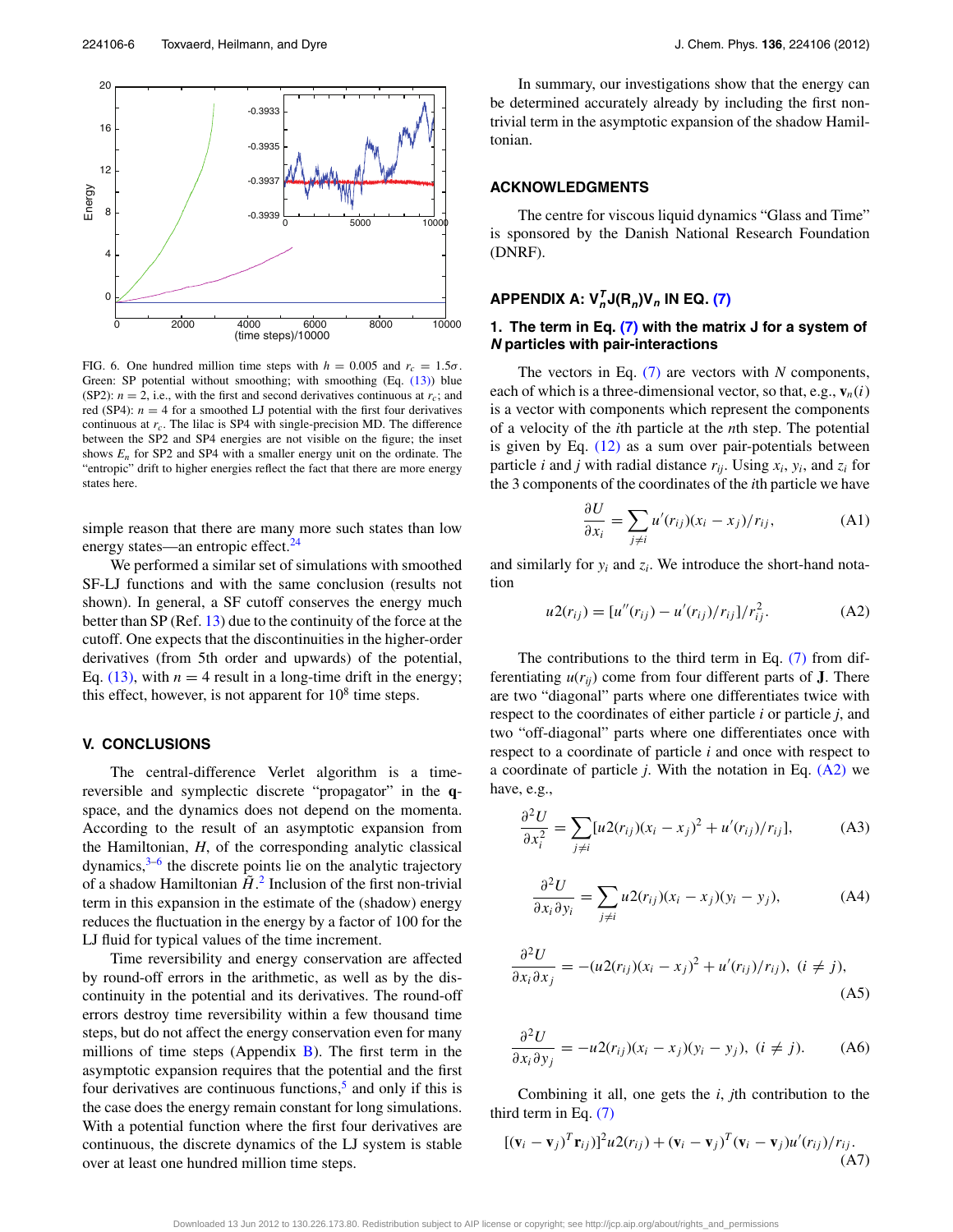#### <span id="page-6-0"></span>**APPENDIX B: EFFECTS OF THE ROUND-OFF ERRORS**

#### **1. Round-off errors of the Verlet algorithm**

The starting point is the basic equation of the Verlet algorithm, Eq. [\(1\),](#page-1-5) for the progression of the positions **R** of the *N* particles with equal mass *m*. For simplicity we take the time increment *h* in unit of  $\sqrt{m}$ .<sup>[18](#page-7-17)</sup> The VA algorithm is

<span id="page-6-1"></span>
$$
\mathbf{R}_{n+1} = 2\mathbf{R}_n - \mathbf{R}_{n-1} + h^2 \mathbf{F}_n, \tag{B1}
$$

where the force is given by  $\mathbf{F}_n = -\nabla U(\mathbf{R}_n)$ . Let  $\mathbf{R}_n$  be the positions after *n* steps without round-off errors and introducing  $\Delta \mathbf{R}_n$  as the accumulated effect of the round-off errors on **R**<sub>*n*</sub>, the positions after the *n* steps is  $\mathbf{R}_n + \Delta \mathbf{R}_n$  and the VA for the actual computations becomes

$$
\mathbf{R}_{n+1} + \Delta \mathbf{R}_{n+1} = 2(\mathbf{R}_n + \Delta \mathbf{R}_n) - (\mathbf{R}_{n-1} + \Delta \mathbf{R}_{n-1})
$$

$$
-h^2 \nabla (U(\mathbf{R}_n + \Delta \mathbf{R}_n)) + h^2 \Delta_n, \quad (B2)
$$

where  $\Delta_n$  is the round-off error from computing the force at the *n*th step. Most "floating-point" arithmetic operations in the MD are performed when the forces are calculated, and  $\Delta_n$ is the dominating source to the round-off errors.

Expanding the force to first order in  $\Delta \mathbf{R}_n$  and subtracting Eq. [\(B1\)](#page-6-1) yields the difference equation for the accumulated error,  $\Delta \mathbf{R}_n$ ,

<span id="page-6-2"></span>
$$
\Delta \mathbf{R}_{n+1} = 2\Delta \mathbf{R}_n - \Delta \mathbf{R}_{n-1} - h^2 \mathbf{J}(\mathbf{R}_n + \Delta \mathbf{R}_n) + h^2 \Delta_n,
$$
\n(B3)

where the matrix of the second derivatives of  $U(\mathbf{R})$  at the point  $\mathbf{R}_n$  is denoted by  $\mathbf{J}(\mathbf{R}_n)$ . If the matrix **J** has negative eigenvalues, the behavior along the corresponding eigenvectors is chaotic. Since **J** in general depends on  $\mathbf{R}_n$ , the eigenvectors mix and the chaotic behavior might spread to all degrees of freedom, except for the possible existence of an invariant subspace which is independent of  $\mathbf{R}_n$  (see below).

If **J** depends only weakly on the way the cutoff of the potential is done, the chaotic behavior of the trajectory should be almost the same for all types of cutoff. If the potential,  $U(\mathbf{R}_n)$ , is a quadratic function of the coordinates (a harmonic potential), **J** is constant and there is no coupling between the eigenvectors. That is, the chaotic behavior might be very different in this case, and it is not possible to use a harmonic potential to investigate the general behavior of the Verlet algorithm for complex systems.

The VA dynamics implies four kinds of invariance of the computations: *time-reversibility, conservation of total momentum, conservation of total angular momentum,* and *conservation of the total energy* discussed above.

#### **2. Time reversibility**

The effect of the round-off errors on the time reversibility can be investigated by stopping the forward simulation at some time,  $t_M$ , reverse the time and retrace the steps.<sup>[9](#page-7-7)</sup> The results are shown in Fig. [3](#page-3-1) and the effect on the energy con-servation in Figs. [4](#page-4-1) and [5.](#page-4-2)

### **3. Conservation of total momentum and angular momentum**

The components of **R** which pick out the three coordinates of the center of mass are **X**, **Y**, and **Z**. If there are no external forces, it follows from Newton's third law that the three vectors are orthogonal to **F** at all values of **R**. Consequently, they are eigenvectors to **J** at all values of **R** with the eigenvalue zero, and we have found an invariant subspace of **J**. This implies that center-of-mass moves like a Brownian particle without friction under the influence of the round-off errors. The motion of the center of mass cannot be used to check whether the system is chaotic in general. The mean velocity of the center of mass after the 10<sup>8</sup> time steps is  $\approx$ 10<sup>-14</sup> and this has no impact on the conservation of the energy.

The total angular momentum, obtained by Eq. [\(1\),](#page-1-5) is conserved for an isolated system, but not for a system with periodic boundaries.

## **4. The effect of round-off errors on the conservation of the energy**

We use the notation

$$
\tilde{\mathbf{V}} \equiv \langle \mathbf{V} \rangle \tag{B4}
$$

for the time average of the velocity. The velocity,  $V_n$  in Eq. [\(8\)](#page-1-4) can be written as the average of the mean velocity,  $V_{n+1}$  in the time interval [ $t_n$ ,  $t_{n+1}$ ] and the mean velocity,  $V_n$ , in the time interval  $[t_{n-1}, t_n]$ 

$$
\mathbf{V}_n = (\tilde{\mathbf{V}}_{n+1} + \tilde{\mathbf{V}}_n)/2
$$
 (B5)

and the energy as

$$
E_{disc,n} = U(\mathbf{R}_n + \Delta \mathbf{R}_n) + (1/8)(\tilde{\mathbf{V}}_{n+1} + \tilde{\mathbf{V}}_n)^2, \tag{B6}
$$

where

$$
\tilde{\mathbf{V}}_n = (\mathbf{R}_n + \Delta \mathbf{R}_n - \mathbf{R}_{n-1} - \Delta \mathbf{R}_{n-1})/h. \tag{B7}
$$

Equation  $(B3)$  can be rewritten as

$$
\tilde{\mathbf{V}}_{n+1} = \tilde{\mathbf{V}}_n - h \nabla U(\mathbf{R}_n + \Delta \mathbf{R}_n) + h \Delta_n.
$$
 (B8)

To find the progression of errors in  $E_{disc,n}$  we compute

$$
E_{disc,n} - E_{disc,n-1} = U(\mathbf{R}_n + \Delta \mathbf{R}_n) - U(\mathbf{R}_{n-1} + \Delta \mathbf{R}_{n-1})
$$
  
+ 
$$
\frac{1}{8}(\tilde{\mathbf{V}}_{n+1} + \tilde{\mathbf{V}}_n)^2 - \frac{1}{8}(\tilde{\mathbf{V}}_n + \tilde{\mathbf{V}}_{n-1})^2.
$$
  
(B9)

Expanding the potential energy yields

<span id="page-6-4"></span><span id="page-6-3"></span>
$$
U(\mathbf{R}_n + \Delta \mathbf{R}_n) - U(\mathbf{R}_{n-1} + \Delta \mathbf{R}_{n-1})
$$
  
=  $h\tilde{\mathbf{V}}_n^T \nabla U(\mathbf{R}_n + \Delta \mathbf{R}_n)$   

$$
-\frac{1}{2}h^2 \tilde{\mathbf{V}}_n^T \mathbf{J}(\mathbf{R}_n + \Delta \mathbf{R}_n) \tilde{\mathbf{V}}_n + O(h^3).
$$
 (B10)

The part with the kinetic energy yields

$$
\frac{1}{8}(\tilde{\mathbf{V}}_{n+1} + \tilde{\mathbf{V}}_n)^2 - \frac{1}{8}(\tilde{\mathbf{V}}_n + \tilde{\mathbf{V}}_{n-1})^2
$$
\n
$$
= \frac{1}{8}[(2\tilde{\mathbf{V}}_n - h\nabla U(\mathbf{R}_n + \Delta \mathbf{R}_n) + h\Delta_n)^2
$$
\n
$$
-(2\tilde{\mathbf{V}}_n + h\nabla U(\mathbf{R}_{n-1} + \Delta \mathbf{R}_{n-1}) - h\Delta_{n-1})^2]
$$